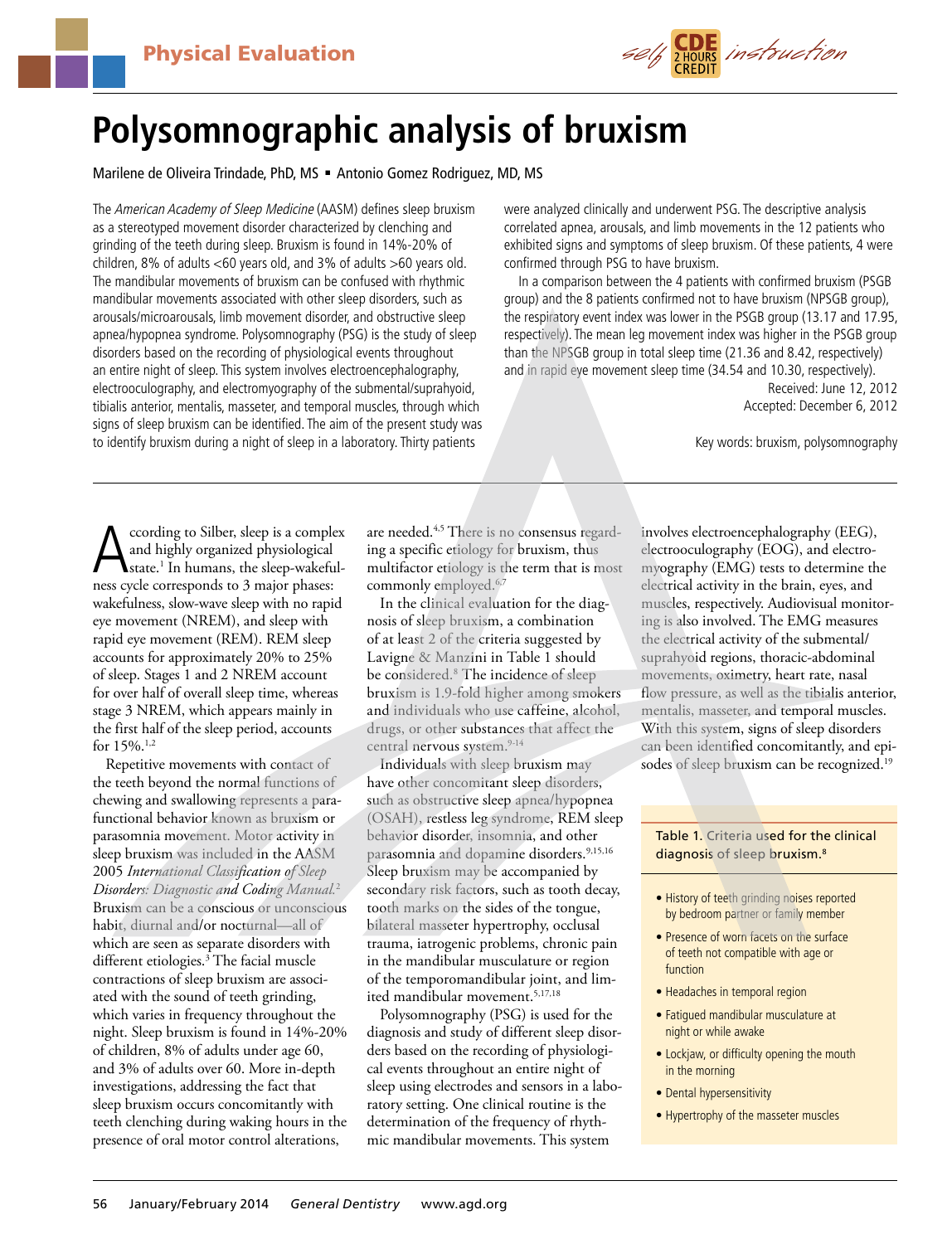Prior to initiating the exam, calibration of the muscles is performed based on the maximal voluntary clenching of the teeth for 15 seconds. A 10% increase in amplitude in relation to maximal voluntary clenching, whether or not accompanied by body movement, is considered to characterize a bruxism episode during sleep.20 Conditions associated with aging and pain are important factors influencing sleep organization, and the prevalence of some sleep disorders (such as sleep apnea) is higher in an older population. Older subjects (>60 years) present fewer sleep bruxism episodes per hour of sleep than younger sleep bruxers.<sup>21</sup> Age may also influence the occurrence of rhythmic masticatory muscle activity in the elderly population.

Bruxism has been associated with poor sleep quality in patients with chronic pain or OSAH. The association between orofacial pain symptoms and sleep bruxism is probaby not independent of the interaction between pain and poor sleep. Sleep apnea, like insomnia, has been associated with increased pain sensivity (decreased pain threshold).<sup>22,23</sup>

Sleep bruxism predominantly occurs in NREM Stage 2 (60%-80% of cases), although it is important to note that some authors have suggested that grinding in the REM phase has a greater destructive potential for teeth.20,24,25 To facilitate the diagnosis of sleep bruxism, variables such as total sleep time, sleep onset latency, distribution of sleep stages, periodic limb movements, OSAH, and frequency of arousals and microarousals are investigated.24 Roehrs et al demonstrated that arousal is defined as an unconscious transition from 3 to 15 seconds of cerebral impulses of EEG activity, either alone or accompanied by tachycardia and an increase in EMG.25 These events, together with teeth grinding, distinguish individuals with bruxism from those without this condition.26 Studies have revealed that the occurrence of sleep bruxism is influenced by multiple factors, such as psychological/ personality traits, genetics, neurochemical activity, and oropharyngeal function.20,27

Rhythmic mandibular movements (RMM) constitute the most frequent motor activity observed during sleep and are classified as bruxism in the presence of teeth grinding. The frequency of RMM during sleep is 3-fold greater in individuals with bruxism than individuals without this disorder.28 The increase in motor activity in individuals with bruxism is understandable, as microarousals are associated with intrinsic differences in cortical autonomic recruitment and motor activation of the muscles of the body and mandible.29

The pathophysiology of bruxism is not yet fully understood. Oral somatosensory stimuli in the presence of occlusal abnormalities may trigger the synthesis of catecholamines, thereby enhancing sympathetic tonus (a partial constriction of blood vessels instigated by the sympathetic nervous system), thus increasing muscle reflex. Muscle symptoms in the face and head reported by individuals with bruxism should be distinguished from those indicative of other sleep disorders. Orofacial symptoms associated with temporomandibular disorder, such as limited mouth opening, joint noises, and facial muscle pain, may also be associated with sleep bruxism. Recent studies have strengthened the association between bruxism and apnea, but others have not found a significant number of respiratory disorders or oxygen desaturation cases among individuals with bruxism.29 In some PSG studies, teeth clenching and RMM were found in 40%-60% of adult patients with OSAH.22 However, these studies sought to demonstrate a temporal association between apnea events and electromyographic episodes of RMM in patients with OSAH, suggesting that post-apnea respiratory activation may be responsible for the respiratory activation that precedes RMM. Instead, masseter muscle activity is believed to occur at the end of apnea events in the form of a nonspecific oral motor activation causing apnea-induced arousal.16 Further studies are needed to determine whether the concomitant occurrence of sleep bruxism in patients with OSAH is more associated with the degree of sleep fragmentation rather than an increase in post-apnea arousals.

The aim of the present study was to identify bruxism during a night in a sleep laboratory and determine possible correlations with other sleep disorders.

## **Materials and methods**

The calibration of maximal voluntary teeth clenching was performed on 30 patients who sought treatment at the

Sleep Unit of the Vigo General University Hospital in Spain. Of the 30 patients evaluated through PSG, a questionnaire specifically addressing bruxism, and the reports of bedroom partners, 12 exhibited signs and symptoms of bruxism; 4 had the diagnosis confirmed by PSG. All participants signed a statement of informed consent agreeing to participate in the study, in compliance with the norms established by the Vigo General University Hospital.

Besides the conventional PSG instruments, electrodes were also placed on the right and left masseter muscles. Calibration of the PSG apparatus was performed based on the contraction of the masseter muscles corresponding to 10% greater amplitude in relation to maximal voluntary teeth clenching for 15 seconds. The mean number and duration of total facial contraction movements were calculated for the respective episodes in different NREM and REM phases during a night of sleep in the PSGB group  $(n = 4)$ . The index of total facial contraction movements in both duration and number was then calculated. The index and mean number of contractions of the mentalis muscle and the masseters were obtained by measuring the total number of events when these muscles contracted either in an isolated fashion or simultaneously in the 4 participants of the group. The percentages of the modes of contractions were calculated.

The number and duration of the times that the masseter muscles contracted were recorded, and the same was done for the mentalis muscle. These recordings were made to obtain the total index of bruxism events during all sleep phases in 1 night of sleep for the PSGB patients. Data from the PSG analysis were also used to determine the mean total number and index of the following events in both NREM and REM: apnea, leg movement (LM), and arousals. The same procedure was carried out for the NPSGB group. The total number of sleep disorder events (apnea, LM, and arousals) in the NREM and REM phases and the index data of the PSGB group were compared to those of the NPSGB group. In the descriptive analysis, bruxism events were correlated with apnea, LM, and arousal events in both groups.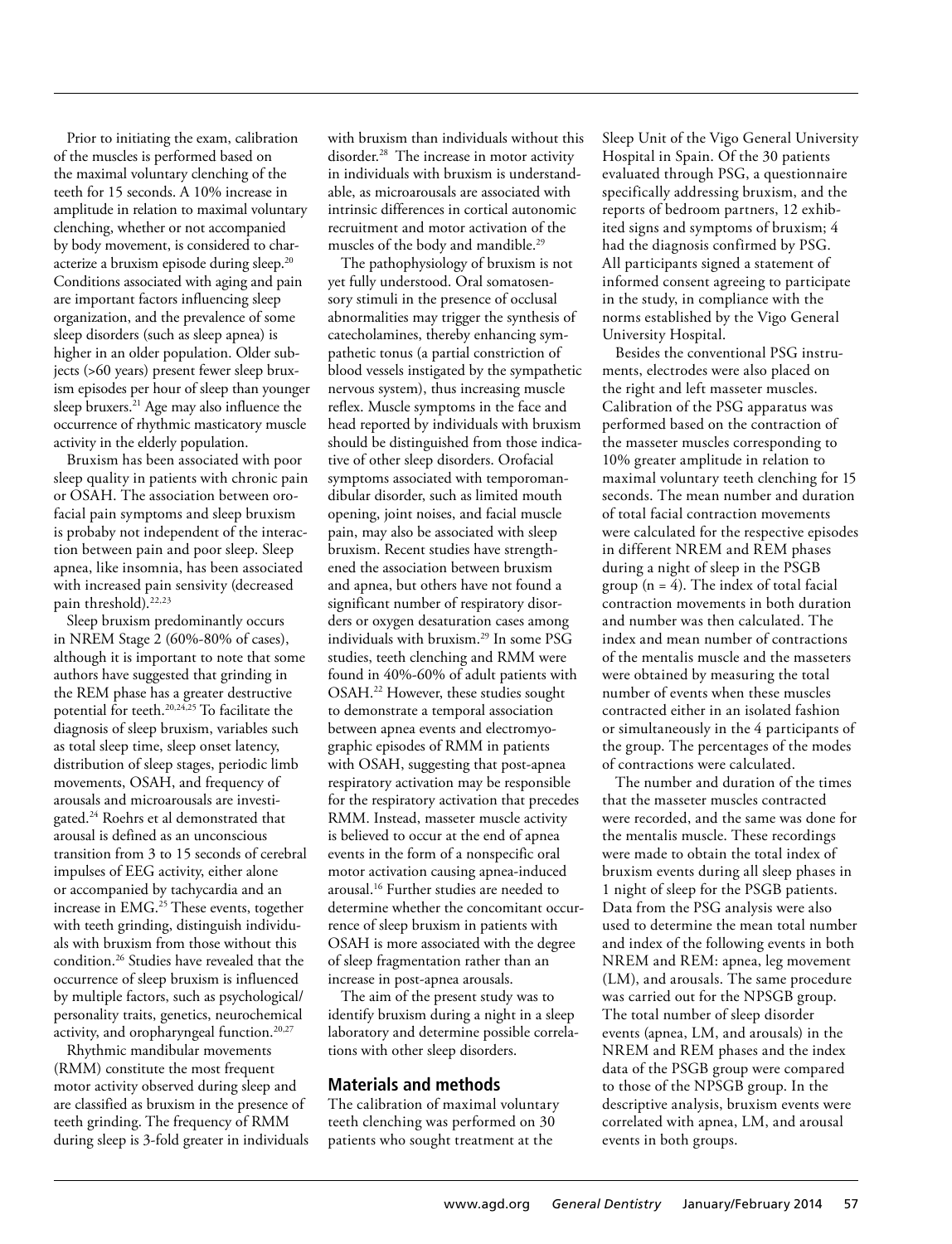|                      | <b>Patient 1</b> | Patient 2 | Patient 3 | Patient 4 | <b>Mean</b> |
|----------------------|------------------|-----------|-----------|-----------|-------------|
| Arousal number       |                  |           |           |           |             |
| <b>NREM</b>          | 51.00            | 90.00     | 34.00     | 6.00      | 45.25       |
| <b>REM</b>           | 24.00            | 35.00     | 23.00     | 10.00     | 23.00       |
| <b>Total</b>         | 75.00            | 125.00    | 57.00     | 16.00     | 68.25       |
| <b>Arousal index</b> |                  |           |           |           |             |
| <b>NREM</b>          | 10.17            | 21.06     | 6.83      | 1.17      | 9.81        |
| <b>REM</b>           | 35.12            | 27.45     | 29.36     | 10.53     | 25.62       |
| <b>Total</b>         | 12.98            | 23.19     | 9.94      | 2.64      | 12.19       |
| Apnea number         |                  |           |           |           |             |
| <b>NREM</b>          | 109.00           | 72.00     | 12.00     | 14.00     | 51.75       |
| <b>REM</b>           | 43.00            | 64.00     | 6.00      | 19.00     | 33.00       |
| <b>Total</b>         | 152.00           | 136.00    | 18.00     | 33.00     | 84.75       |
| Apnea index          |                  |           |           |           |             |
| <b>NREM</b>          | 19.07            | 13.44     | 2.41      | 2.73      | 9.41        |
| <b>REM</b>           | 62.93            | 50.20     | 7.66      | 20.00     | 35.20       |
| <b>Total</b>         | 23.75            | 20.35     | 3.14      | 5.44      | 13.17       |
| <b>LM</b> number     |                  |           |           |           |             |
| <b>NREM</b>          | 63.00            | 106.00    | 124.00    | 101.00    | 98.50       |
| <b>REM</b>           | 12.00            | 50.00     | 25.00     | 47.00     | 33.50       |
| <b>Total</b>         | 75.00            | 156.00    | 149.00    | 148.00    | 132.00      |
| <b>LM</b> index      |                  |           |           |           |             |
| <b>NREM</b>          | 11.02            | 19.78     | 24.92     | 19.71     | 18.86       |
| <b>REM</b>           | 17.56            | 39.22     | 31.91     | 49.47     | 34.54       |
| <b>Total</b>         | 11.72            | 23.34     | 25.99     | 24.40     | 21.36       |
|                      |                  |           |           |           |             |

Table 3. Mean number and indices of arousal, apnea, and leg movement (LM) according to phases of sleep in PSGB group.

Table 2. Mean isolated and combined mentalis and masseter contractions in PSGB group.

| Index                      | Patient 1 | Patient 2 Patient 3 Patient 4 Mean |       |        |        |
|----------------------------|-----------|------------------------------------|-------|--------|--------|
| <b>Mentalis</b>            |           |                                    |       |        |        |
| <b>NREM</b>                | 16.09     | 19.78                              | 6.83  | 23.22  | 16.48  |
| <b>REM</b>                 | 30.73     | 7.84                               | 24.26 | 8.42   | 17.81  |
| <b>TST</b>                 | 17.66     | 17.36                              | 9.24  | 20.93  | 16.30  |
| Masseter                   |           |                                    |       |        |        |
| <b>NREM</b>                | 0.87      | 0.19                               | 0.00  | 0.98   | 0.51   |
| <b>REM</b>                 | 2.93      | 0.00                               | 0.00  | 2.11   | 1.26   |
| <b>TST</b>                 | 1.09      | 0.15                               | 0.00  | 1.15   | 0.60   |
| Masseter + Mentalis        |           |                                    |       |        |        |
| <b>NREM</b>                | 11.20     | 6.91                               | 2.61  | 3.9    | 6.15   |
| <b>REM</b>                 | 16.10     | 7.84                               | 24.26 | 8.42   | 14.15  |
| <b>TST</b>                 | 11.72     | 7.03                               | 5.58  | 4.62   | 7.24   |
| <b>Total movements</b>     | 195.00    | 164.00                             | 85.00 | 162.00 | 151.50 |
| Mentalis (%)               | 57.95     | 70.73                              | 62.35 | 78.40  | 67.36  |
| Masseter (%)               | 3.59      | 0.61                               | 0.00  | 4.32   | 2.13   |
| Mentalis + Masseter $(\%)$ | 38.46     | 28.66                              | 37.65 | 17.28  | 30.51  |
|                            |           |                                    |       |        |        |

| <b>Results</b> |  |
|----------------|--|
|                |  |

A mean total of 151.5 movements were counted, including movements in the mentalis muscle, the masseter muscles, and the mentalis and massester (MM) muscles simultaneously. The mean duration of the movements was similar in the 3 groups. The total masseter, mentalis, and MM movement index (events/period) in relation to total sleep time (TST) was 24.14 (33.22 in REM). The movement index was greater in the mentalis (16.30) than the masseters (0.60) and the MM (7.24) (Table 2). The mean arousal index (events/period) was 12.19 for TST (25.62 in REM). The TST respiratory event index (events/period), which is an indication for apnea, was 13.17 for TST (35.20

in REM). The mean LM index (events/ period) was 21.36 for TST (34.54 in REM) (Table 3).

In the comparison of the PSGB and NPSGB groups, the TST respiratory event index was lower in the PSGB group (13.17 and 17.95, respectively). The mean LM index was higher in the PSGB group (21.36 TST and 34.54 REM) in comparison to the NPSGB group (8.42 TST and 10.30 REM) (Table 4).

#### **Discussion**

The data for the LM index in this study for both groups are in agreement with findings reported by Kato & Blanchet, who found that individuals with bruxism also exhibit restless leg syndrome and are

affected by an increase in arousals and microarousals.16 Analyses involving more than 1 night of sleep are needed regarding the clarification of whether or not LM is associated with a greater number of arousals in the REM phase. According to Lavigne et al, bruxism is a secondary motor activity of endogenous microarousals represented by the cardiac-autonomous EEG cycle and motor fluctuations.<sup>23</sup> Thus, an increase in activity of the brain and autonomous nervous system precedes teeth grinding in humans. Bader reports that a large number of bruxism episodes occur in conjunction with other bodily movements and these movements are interlinked with the occurrence of arousals.<sup>29</sup> Lavigne et al postulated that the occurrence of bruxism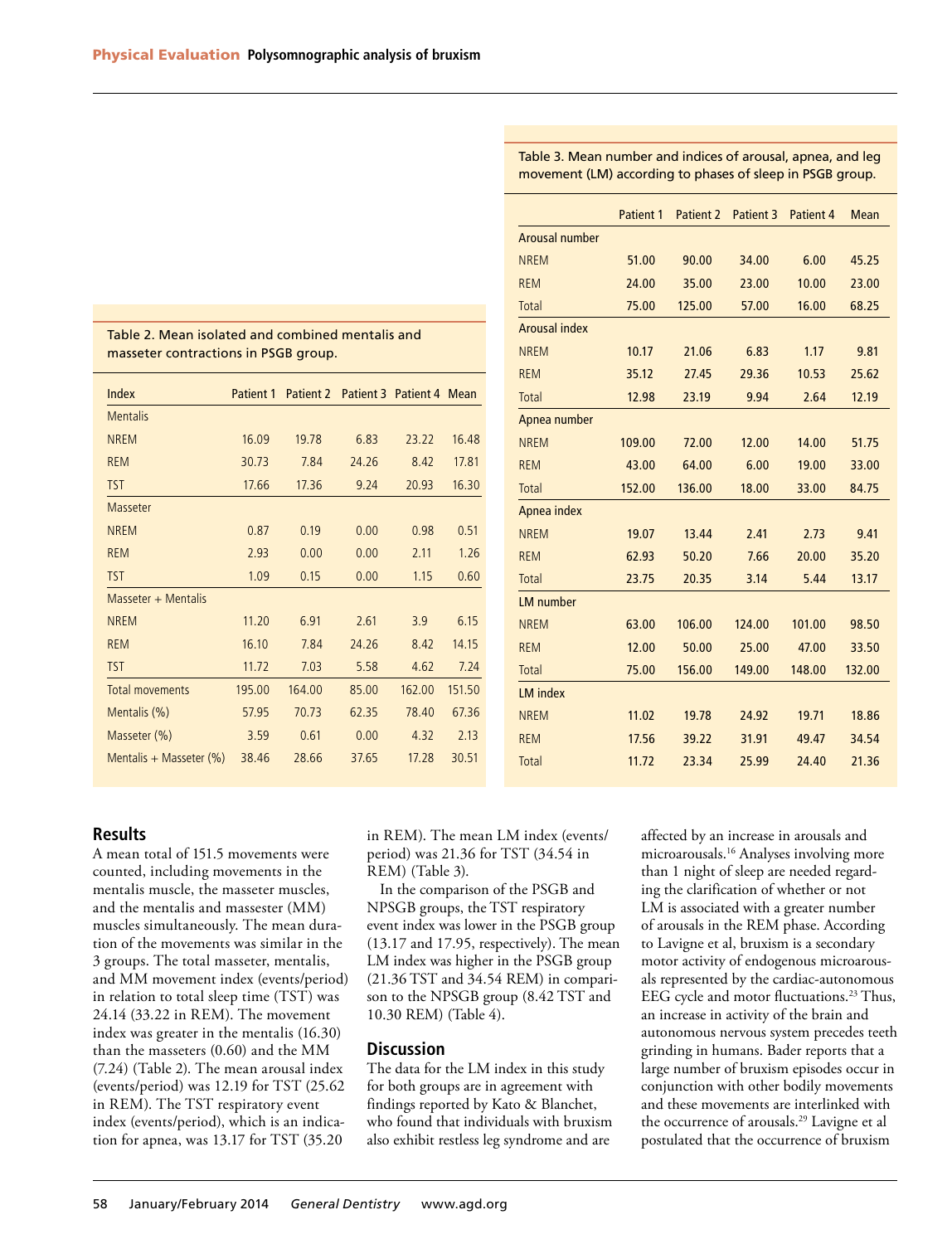Table 4. Mean number and indices of arousal, apnea, and leg movement (LM) according to phases of sleep in NPSGB vs PSGB groups.

|                  | <b>NPSGB</b> | <b>PSGB</b> |
|------------------|--------------|-------------|
|                  |              |             |
| Apnea number     |              |             |
| <b>NREM</b>      | 82.125       | 51.750      |
| <b>REM</b>       | 25.125       | 33.000      |
| Total            | 107.250      | 84.750      |
| Apnea index      |              |             |
| <b>NREM</b>      | 16.490       | 9.410       |
| <b>REM</b>       | 28.400       | 35.200      |
| Total            | 17.950       | 13.170      |
| <b>LM</b> number |              |             |
| <b>NREM</b>      | 42.875       | 98.500      |
| <b>REM</b>       | 9.875        | 33.500      |
| Total            | 52.750       | 132,000     |
| <b>LM</b> index  |              |             |
| <b>NREM</b>      | 8.150        | 18.860      |
| <b>REM</b>       | 10.300       | 34.540      |
| <b>Total</b>     | 8.420        | 21.360      |
| Arousal          |              |             |
| Number           | 47.880       | 68.250      |
| Index            | 7.590        | 12.190      |

episodes is more associated with the periodic fluctuations found in arousals than the influence of sudden changes in the autonomous nervous system during sleep.5

According to Bader, sleep onset latency, TST, and duration of sleep stages in individuals with bruxism generally do not differ from individuals without this condition.29 Individuals with bruxism do tend to return to a light sleep, and there is an increase in the amount of time spent in this light sleep in comparison to deep sleep, thereby increasing the fragmentation of sleep, and consequently a greater number of arousals, increased intrasleep wakefulness, a greater number of transient changes in phases of sleep due to the increased responsiveness of oromotor activity to microarousals, and reduced sleep efficiency.23,26,29 Ohayon et al reported an association between bruxism and OSAH resulting in nonrestorative sleep and daytime sleepiness.9 The authors also proposed that OSAH was caused by hypoxia and breathing difficulty, resulting in multiple oral phenomena, including teeth clenching.9 Ohayan et al suggested further investigations were needed in order to determine whether teeth grinding is actually linked more to OSAH than post-apnea arousal.9

The swallowing of saliva is reduced 10-fold during sleep, and the activation of this reflex is associated with arousals. According to Miyawaki et al, there is a greater need during the swallowing of saliva for the preservation of airway patency and esophageal lubrication, and sleep bruxism may occur as part of these physiological events.20 Both Lavigne et al and Bader reported an association between sleep bruxism and poor sleep quality in elderly individuals with OSAH.11,29 In the present study, however, no association was found between apnea and bruxism. Therefore, further investigations are needed, involving larger samples of patients and a longer study duration.

### **Conclusion**

Patients with bruxism diagnosed based on a clinical examination and positive PSG findings had poorer sleep quality in relation to individuals for whom bruxism was not confirmed by PSG, as evidenced in the greater number of arousals, longer intrasleep wakefulness, lesser sleep efficiency, and a greater number of sleep phase changes. No association was found between episodes of bruxism and the number of apnea events, but there appears to be an association with LM. This finding suggests the need for further studies in order to clarify this possible association.

## **Author information**

Dr. Trindade is a teacher, Odontology Integrated Clinical, Department of Prosthesis and Buccofacial Surgery, Health Science Center, Federal University of Pernambuco, Brazil. Dr. Rodriguez is a neurophysiologist, Department of Neurophysiology, Hospital de A Coruna, Spain.

## **References**

- 1. Silber MH. Staging sleep. Sleep Med Clin. 2009;4: 343-352.
- 2. American Academy of Sleep Medicine. The International Classification of Sleep Disorders, Revised:

Diagnostic and Coding Manual. 2005. Available at: http://www.esst.org/adds/ICSD.pdf. Accessed October 15, 2013.

- 3. Kato T, Dal-Fabbro C, Lavigne GJ. Current knowledge on awake and sleep bruxism: overview. Alpha Omegan. 2003;96(2):24-32.
- 4. Lavigne GJ, Manzini C, Kato T. Sleep bruxism. In: Kryger MH, Roth T, Dement WC, eds. Principles and Practice of Sleep Medicine. 4th ed. Philadelphia: Elsevier Saunders; 2005:946.
- 5. Lavigne GJ, Khoury S, Abe S, Yamaguchi T, Raphael K. Bruxism physiology and pathology: an overview for clinicians. J Oral Rehabil. 2008;35(7):476-494.
- 6. Nobilo, KA. Tecnica de nobilo para o tratamento do bruxismo; caso clinico. Ver Odontol. 2000;5(1):26-29.
- 7. Okeson, JP. Tratamento das Desordens Temporomandibulares Oclusao. 4th ed. Sao Paulo: Artes Medicas; 2000:449.
- 8. Lavigne GJ, Manzini C. Bruxism. In: Kryger MH, Roth T, Dement WC, eds. Principles and Practice of Sleep Medicine. 3rd ed. Philadelphia: WB Saunders; 2000: 773-785.
- 9. Ohayon MM, Li KK, Guilleminault C. Risk factors for sleep bruxism in the general population. Chest. 2001;119(1):53-61.
- 10. Ahlberg J, Savolainen A, Rantala M, Lindholm H, Kononen, M. Reported bruxism and biopsychosocial symptoms: a longitudinal study. Community Dent Oral Epidemiol. 2004;32(4):307-311.
- 11. Lavigne GJ, Lobbezoo F, Rompre PH, Nielsen TA, Montplaisir J. Cigarette smoking as a risk factor or an exacerbating factor for restless legs syndrome and sleep bruxism. Sleep. 1997;20(4):290-293.
- 12. Hojo A, Haketa T, Baba K, Igarashi Y. Association between the amount of alcohol intake and masseter muscle activity levels recorded during sleep in healthy young women. Int J Prosthodont. 2007;20(3): 251-255.
- 13. Manfredini D, Land N, Fantoni F, Segu M, Bosco M. Anxiety symptoms in clinically diagnosed bruxers. J Oral Rhabil. 2005;32(8):584-588.
- 14. Suwa S, Takahara M, Shirakawa S, et al. Sleep bruxism and its relationship to sleep habits and lifestyle of elementary school children in Japan. Sleep Biol Rhythms. 2009;7(2):93-102.
- 15. Kato T. Sleep bruxism and its relation to obstructive sleep apnea-hypopnea syndrome. Sleep Biol Rhythms. 2004;2:1-15.
- 16. Kato T, Blanchet PJ. Orofacial movement disorders in sleep. In: Lavigne GJ, Cistulli PA, Smith MT, eds. Sleep Medicine for Dentists. A Practical Overview. Hanover Park, IL: Quintessence; 2009.
- 17. Baba K, Haketa T, Sasaki Y, Ohyama T, Clark GT. Association between masseter muscle activity levels recorded during sleep and signs and symptoms of temporomandibular disorders in healthy young adults. J Orofac Pain. 2005;19(3):226-231.
- 18. Tosun T, Karabuda C, Cuhadaroglu C. Evaluation of sleep bruxism by polysomnographic analysis in patients with dental implants. Int J Oral Maxillofac Implants. 2003;18(2):286-292.
- 19. Malow BA, Aldrich MS. Polyssomnography. In: Chokroverty S, Hening W, Walters A, eds. Sleep and Movement Disorders. Philadelphia: Butterworth/Heinemann; 2003.
- 20. Miyawaki S, Lavigne GJ, Pierre M, Guitard F, Montplaisir JY, Kato T. Association between sleep bruxism, swallowing-related laryngeal movement, and sleep positions. Sleep. 2003;26(4):461-465.